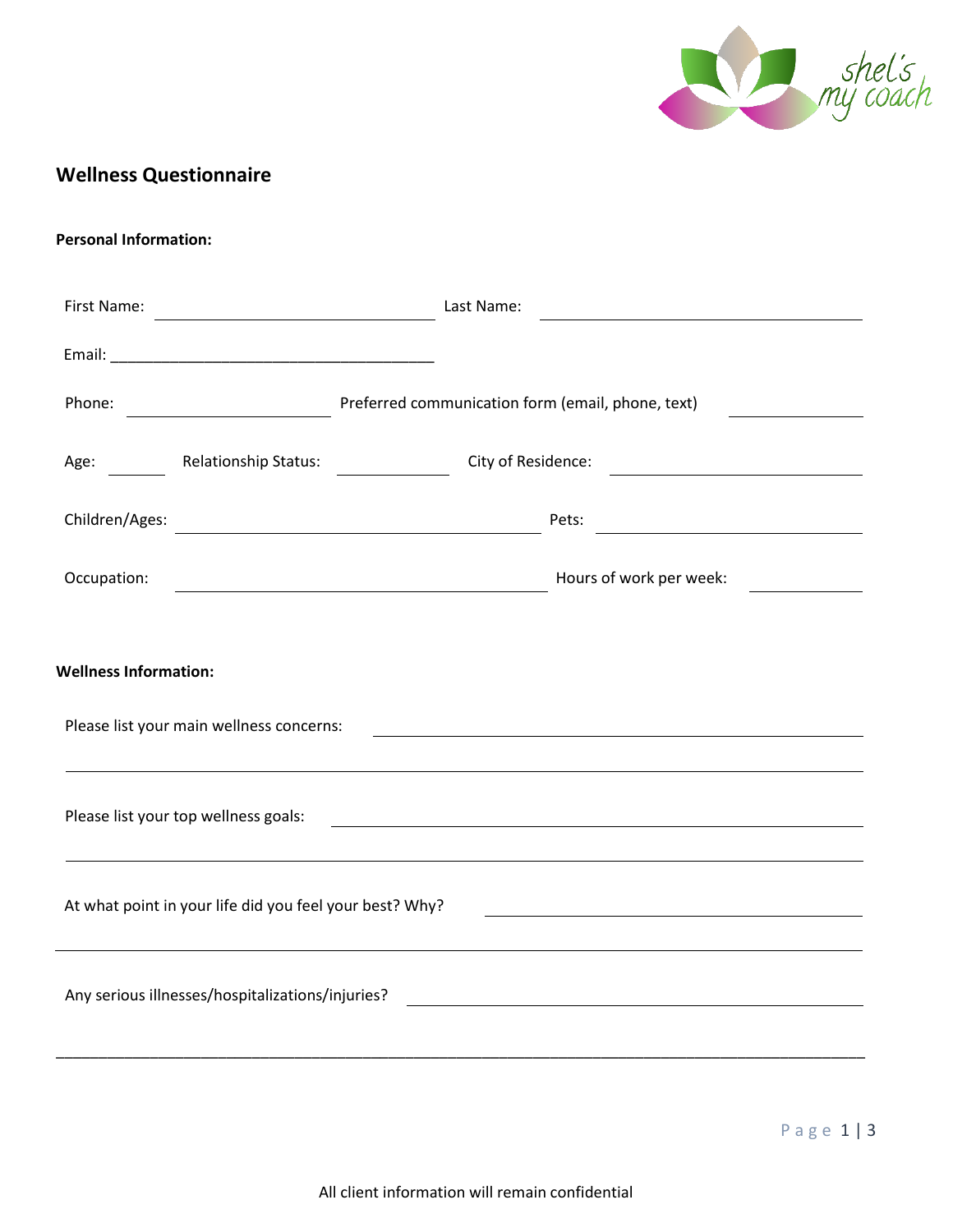| Any pain, stiffness, or swelling?                                                |
|----------------------------------------------------------------------------------|
| ,我们也不能在这里的时候,我们也不能在这里的时候,我们也不能会在这里,我们也不能会不能会不能会不能会。""我们的人,我们也不能会不能会不能会不能会不能会不能会不 |
|                                                                                  |
|                                                                                  |
| Tell me about your sleep patterns:                                               |
| <u> 1980 - Jan Barnett, fransk komponent (d. 1980)</u>                           |
|                                                                                  |
| Any allergies or sensitivities?                                                  |
|                                                                                  |
|                                                                                  |
| Do you take any supplements or medications? Please list:                         |
|                                                                                  |
|                                                                                  |
|                                                                                  |
| Any healers, helpers, or therapists with which you are involved?                 |
|                                                                                  |
|                                                                                  |
| What role do sports, and exercise play in your life?                             |
|                                                                                  |
|                                                                                  |
|                                                                                  |